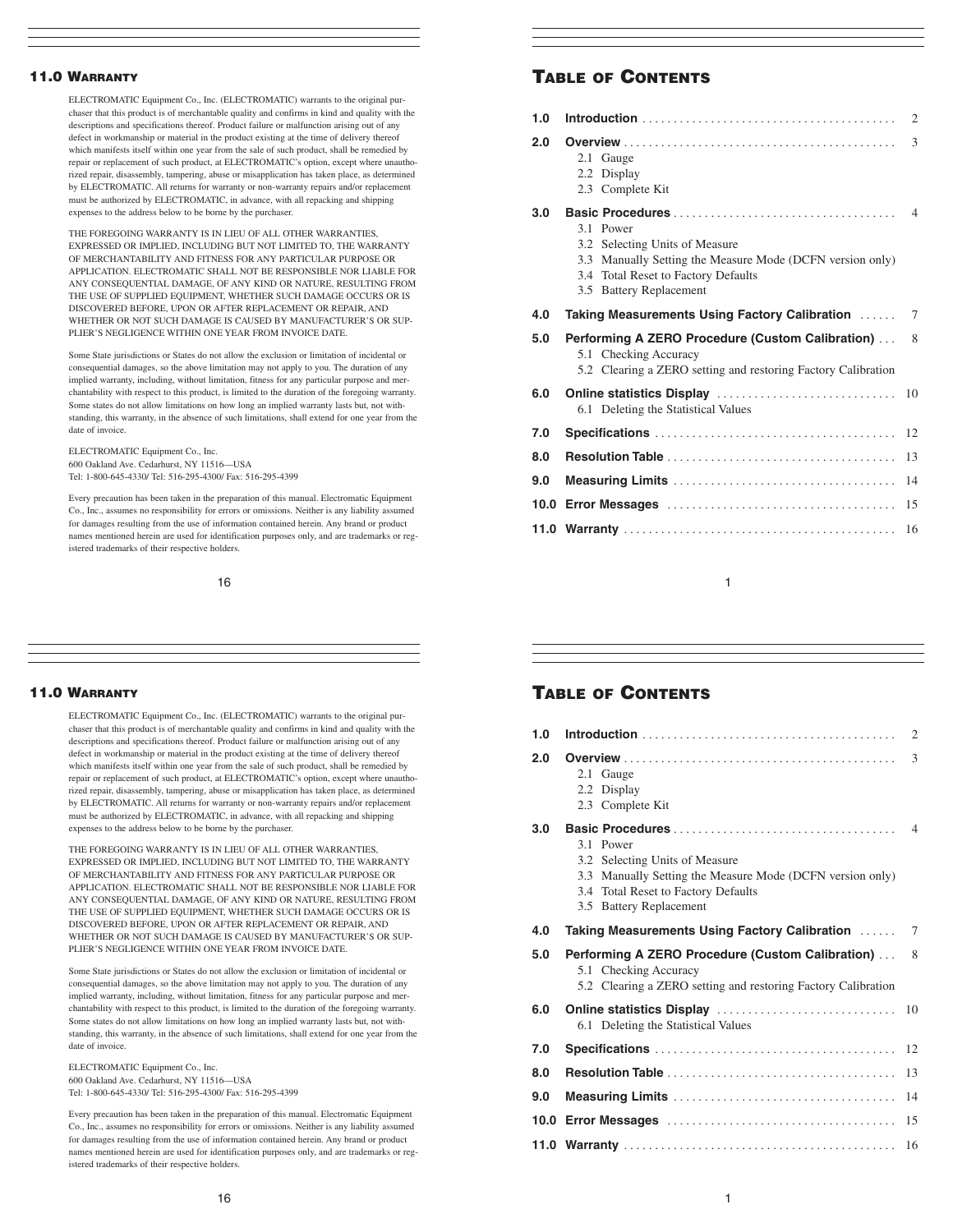# 1.0 INTRODUCTION

 $DCF-3000EZ$  = For measurement on steel / iron DCFN-3000EZ = For measurements on steel / iron and on non-ferrous metals

The Check•Line 3000EZ Series of coating thickness gauges provide accurate, non-destructive measurement of:

- All non-magnetic coatings, such as varnish, paint, enamel, chromium, copper, zinc, etc. on steel and iron. Measurements in the F mode (Ferrous) are carried out according to the Magnetic-Induction method.
- All electrically insulating coatings, such as varnish, paint, enamel on non-ferrous metals (aluminum, brass, stainless steel, etc). Measurments in the N mode (Non-ferrous) are carried out according to the Eddy-Current method.

**NOTE:** 3000EZ Series gauges operate in accordance with the following international standards related to coating thickness measurment:

*Magnetic Induction* DIN EN ISO 2178, ASTM B499, DIN 50 982

*Eddy-Current:* DIN EN ISO 2360, ASTM D1400

# 10.0 ERROR MESSAGES

**Error 1** = The probe is too close to the metal

- **Error 2 =** Error of gauge due to the effect of electro-magnetic interference fields
- **Error 3 =** The probe is defective

| <b>For Technical Assistance contact:</b> |                                                            |  |  |
|------------------------------------------|------------------------------------------------------------|--|--|
| <b>Electromatic Equipment Company</b>    |                                                            |  |  |
|                                          | Telephone: 1-800-645-4330 (USA & Canada)<br>1-516-295-4300 |  |  |
| Fax <sup>.</sup>                         | 1-516-295-4300                                             |  |  |
| info@checkline.com<br>Email:             |                                                            |  |  |

2

#### 15

# 1.0 INTRODUCTION

DCF-3000EZ = For measurement on steel / iron DCFN-3000EZ = For measurements on steel / iron and on non-ferrous metals

The Check•Line 3000EZ Series of coating thickness gauges provide accurate, non-destructive measurement of:

- All non-magnetic coatings, such as varnish, paint, enamel, chromium, copper, zinc, etc. on steel and iron. Measurements in the F mode (Ferrous) are carried out according to the Magnetic-Induction method.
- All electrically insulating coatings, such as varnish, paint, enamel on non-ferrous metals (aluminum, brass, stainless steel, etc). Measurments in the N mode (Non-ferrous) are carried out according to the Eddy-Current method.

**NOTE:** 3000EZ Series gauges operate in accordance with the following international standards related to coating thickness measurment:

*Magnetic Induction* DIN EN ISO 2178, ASTM B499, DIN 50 982

*Eddy-Current:* DIN EN ISO 2360, ASTM D1400

## 10.0 ERROR MESSAGES

**Error 1** = The probe is too close to the metal

- **Error 2 =** Error of gauge due to the effect of electro-magnetic interference fields
- **Error 3 =** The probe is defective

# **For Technical Assistance contact:**

Electromatic Equipment Company Telephone: 1-800-645-4330 (USA & Canada) 1-516-295-4300

Fax: 1-516-295-4300

Email: info@checkline.com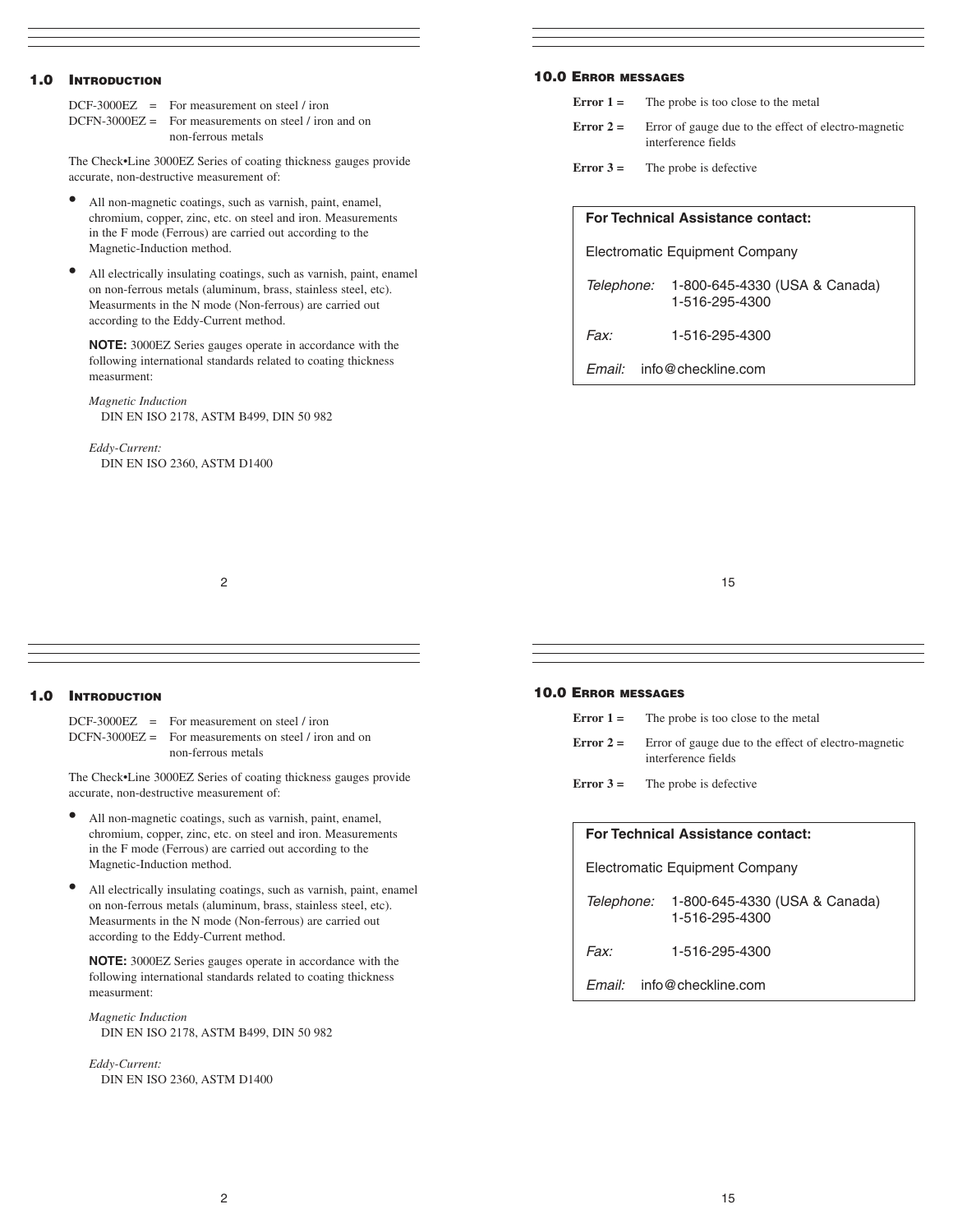# 9.0 MEASURING LIMITS

Minimum Radius for Convex Surfaces 0.2" *(5mm)* Minimum Radius for Concave Surfaces 2" *(50mm)*<br>Minimum Headroom 4" *(100mm)* Minimum Headroom 4" *(100mm)*<br>Minimum Sample Diameter 0.5" *(13mm)* **Minimum Sample Diameter** Minimum Substrate Thickness - F 20 mils *(0.5mm)* Minimum Substrate Thickness - NFe 2 mils (50  $\mu$ m)

# 2.0 OVERVIEW

**2.1 Gauge**



3

14

# 9.0 MEASURING LIMITS

Minimum Radius for Convex Surfaces 0.2" *(5mm)* Minimum Radius for Concave Surfaces 2" *(50mm)*<br>Minimum Headroom 4" *(100mm)* Minimum Headroom 4" *(100mm)*<br>Minimum Sample Diameter 0.5" *(13mm)* **Minimum Sample Diameter** Minimum Substrate Thickness - F 20 mils *(0.5mm)* Minimum Substrate Thickness - NFe 2 mils (50  $\mu$ m)

# 2.0 OVERVIEW

**2.1 Gauge**

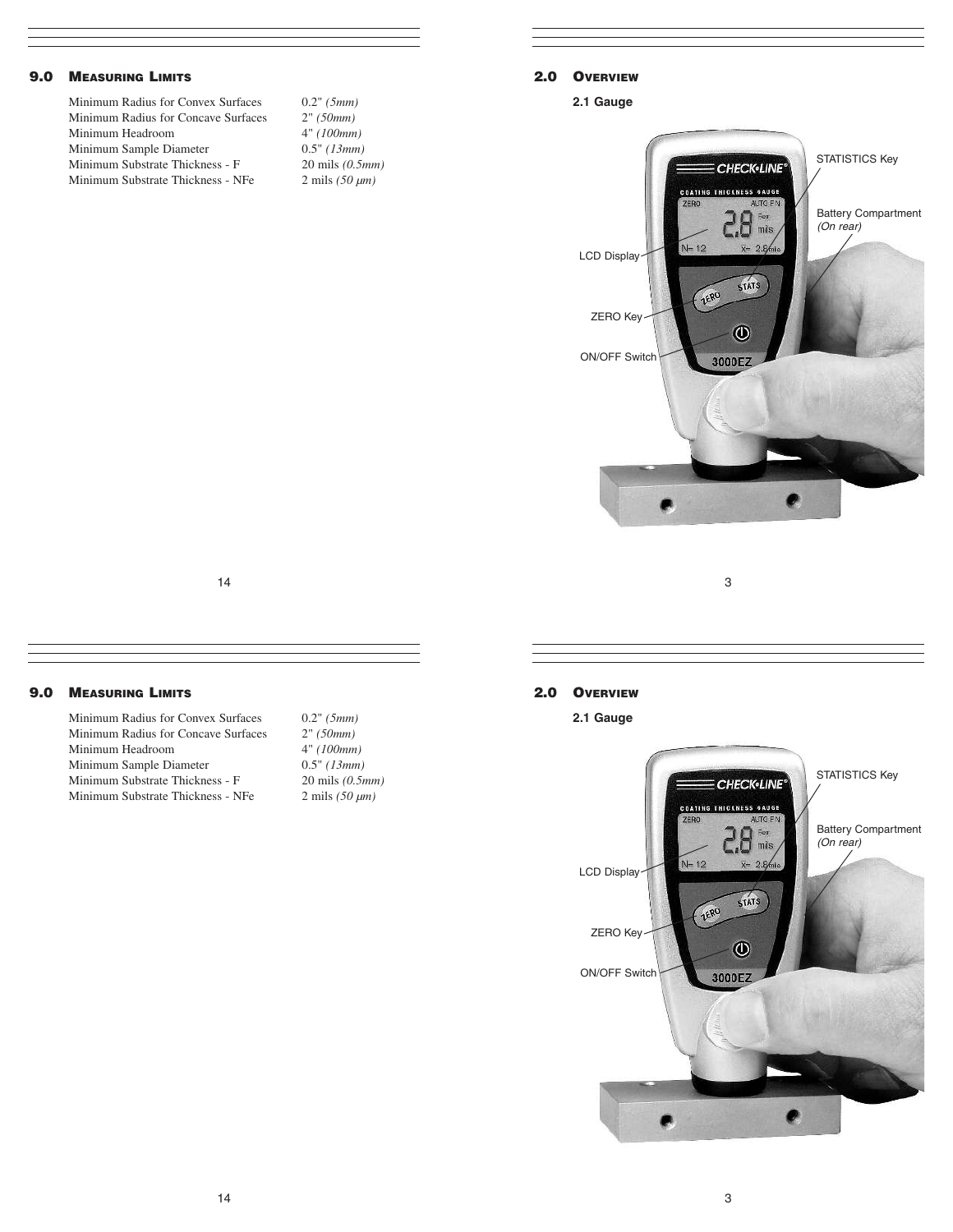# **2.3 Display**



Statistical values

## **2.3 Complete Kit**

3000EZ Series gauges are supplied as a complete kit, with gauge, plastic test shim, 2x AAA batteries, soft carrying pouch, manual and manufacturer's calibration certificate.

DCF models include a steel zero plate. DCFN models include steel and aluminum zero plates



4

# **2.3 Display**



### **2.3 Complete Kit**

3000EZ Series gauges are supplied as a complete kit, with gauge, plastic test shim, 2x AAA batteries, soft carrying pouch, manual and manufacturer's calibration certificate.

DCF models include a steel zero plate. DCFN models include steel and aluminum zero plates



# 8.0 RESOLUTION TABLE

#### **Mils**

|                      | $0 - 99.9$ mils $0.1$ mils |  |
|----------------------|----------------------------|--|
| $100.0 - 140.0$ mils |                            |  |

#### **Microns (µm)**

| $0 - 999$ um       | $1 \mu m$  |
|--------------------|------------|
| $1.000 - 2.498$ mm | $0.002$ mm |
| $2.500 - 3.500$ mm | $0.005$ mm |

 $0.2$  mils

13

# 8.0 RESOLUTION TABLE

#### **Mils**

|                      | 0-99.9 mils 0.1 mils |            |
|----------------------|----------------------|------------|
| $100.0 - 140.0$ mils |                      | $0.2$ mils |

#### **Microns (µm)**

| $0 - 999$ um       | $1 \mu m$  |
|--------------------|------------|
| $1.000 - 2.498$ mm | $0.002$ mm |
| $2.500 - 3.500$ mm | $0.005$ mm |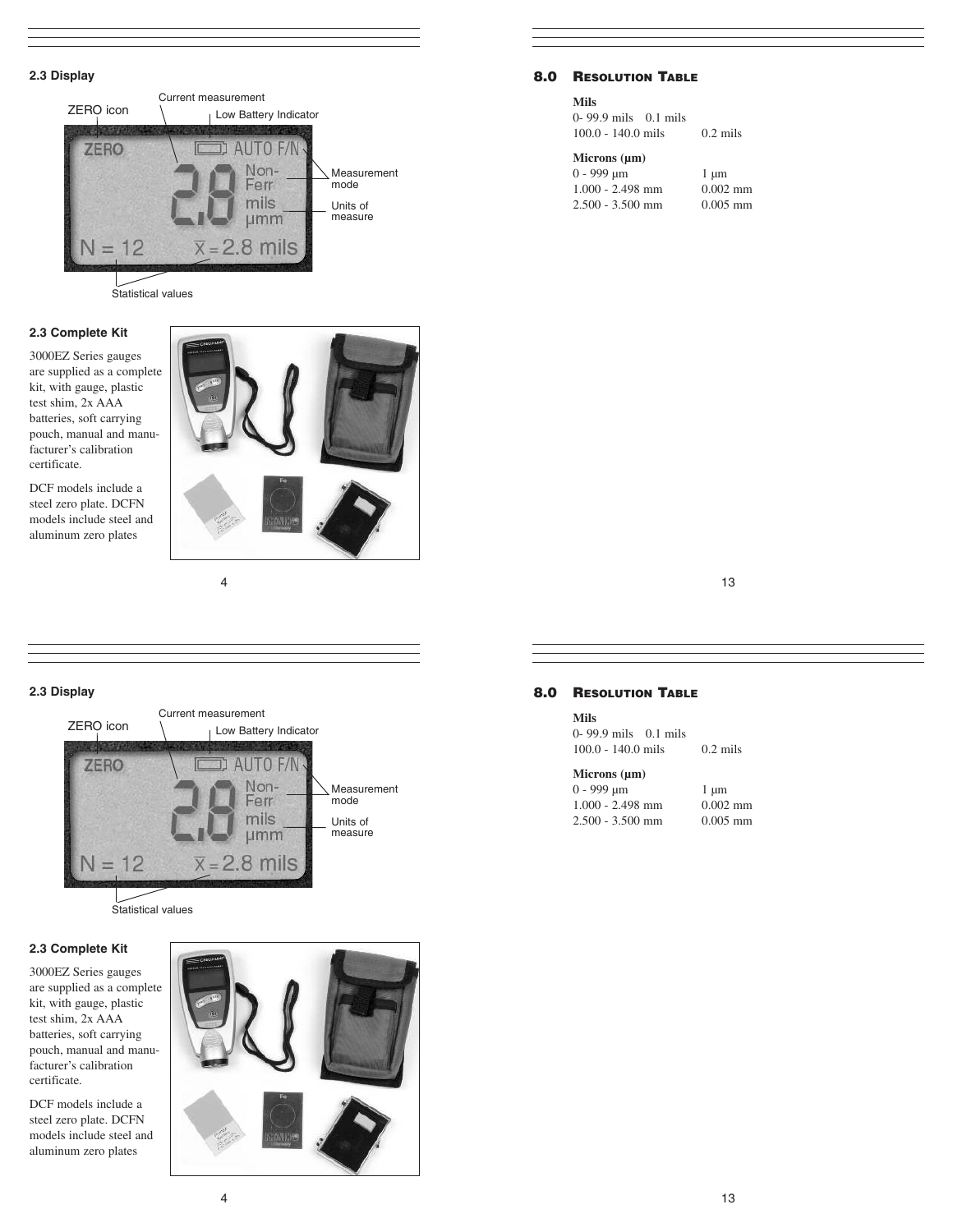# 7.0. SPECIFICATIONS

| Range                                   |                                                                                                                   |  |  |  |
|-----------------------------------------|-------------------------------------------------------------------------------------------------------------------|--|--|--|
| DCF, DCFN                               | <i>Ferrous:</i> $0 - 140.00$ mils $(0 - 3500 \mu m)$                                                              |  |  |  |
| <b>DCFN Only</b>                        | Non-Ferrous: 0 - 120.00 mils (0 - 3000 µm)                                                                        |  |  |  |
| Accuracy                                | $\pm 0.1$ mils ( $\pm 3\mu m$ ) or $\pm 3\%$ of reading<br>whichever is greater                                   |  |  |  |
| <b>Resolution</b>                       | Refer To Section 8.0                                                                                              |  |  |  |
| <b>Display</b>                          | Back-lit, 4-digit alphanumeric                                                                                    |  |  |  |
| <b>Minimum</b><br><b>Measuring Area</b> | $0.5" \times 0.5"$ (13mm x 13mm)                                                                                  |  |  |  |
| Minimum<br><b>Curvature Radius</b>      | Concave: $0.2$ " ( $5mm$ )                                                                                        |  |  |  |
| <b>Minimum Substrate Thickness</b>      |                                                                                                                   |  |  |  |
| DCF, DCFN                               | Ferrous:<br>20 mils $(0.5mm)$                                                                                     |  |  |  |
| DCFN Only                               | <i>Non-Ferrous:</i> $2 \text{ mils}$ (50 $\mu$ <i>m</i> )                                                         |  |  |  |
|                                         |                                                                                                                   |  |  |  |
| Calibration                             | Factory calibration, user-set zero calibration,                                                                   |  |  |  |
| <b>Statistics</b>                       | Number of readings, mean value, standard<br>deviation, maximum and minimum reading<br>based on 99 readings (max). |  |  |  |
| <b>Operating Temp.</b>                  | 32 °F to 122 °F (0 °C to 50 °C)                                                                                   |  |  |  |
| <b>Surface Temp.</b>                    | 5 °F to 140 °F (-15 °C to 60 °C)                                                                                  |  |  |  |
| <b>Storage Temp.</b>                    | -4 °F to 140 °F (-20 °C to +60 °C)                                                                                |  |  |  |
| <b>Battery</b>                          | $2x$ AAA $(1.5V)$                                                                                                 |  |  |  |
| <b>Dimensions</b>                       | $4.3"$ x 2" x 1" (110mm x 50mm x 25mm)                                                                            |  |  |  |
| Weight                                  | 3.2 oz $(90 g)$                                                                                                   |  |  |  |
| <b>Protection Class</b>                 | IP 52 (proof against dust and dripping water)                                                                     |  |  |  |
| <b>Standards</b>                        | DIN, ISO, ASTM, BS                                                                                                |  |  |  |

12

# 3.0 BASIC OPERATIONS

## **3.1 On/Off Switch**

To turn the gauge on, press the **ON/OFF Switch** briefly (see photo on page 3). Press and hold the **ON/OFF Switch**  for 2 seconds to turn the power off.

**Note:** The gauge will power off automatically after 90 seconds of non-use.

#### **3.2 Selection of Measuring Units**

- 1. Make sure the gauge is switched **OFF**.
- 2. Press and hold the **ZERO** and **STATS** keys simultaneously
- 3. While continuing to hold down the **ZERO** and **STATS** keys, turn the power **ON.**

#### **3.3 Manually setting the measuring mode**  *DCFN-3000EZ Only*

In some cases, especially with varnish applied to zinc on steel, it is advisable to manually set the measuring mode—F mode (Ferrous) for measurements on steel/iron, N mode (Non-ferrous) for measurements on non-ferrous metals.

#### **Setting the measurement mode**

- 1. Turn the gauge on by pressing the **ON/OFF** switch.
- 2. Press the **ZERO** and **STATS** keys simultaneously to change the measuring mode. Each time the keys are pressed the mode will change.

The display will show the mode selected (see photo, page 4) using the following abbreviations:

5

# 7.0. SPECIFICATIONS

| Range                              |                                                                                                                   |  |
|------------------------------------|-------------------------------------------------------------------------------------------------------------------|--|
| DCF, DCFN<br><b>DCFN Only</b>      | <i>Ferrous:</i> $0 - 140.00$ mils $(0 - 3500 \mu m)$<br>Non-Ferrous: 0 - 120.00 mils (0 - 3000 μm)                |  |
| Accuracy                           | $\pm 0.1$ mils ( $\pm 3\mu m$ ) or $\pm 3\%$ of reading<br>whichever is greater                                   |  |
| <b>Resolution</b>                  | Refer To Section 8.0                                                                                              |  |
| <b>Display</b>                     | Back-lit, 4-digit alphanumeric                                                                                    |  |
| Minimum<br><b>Measuring Area</b>   | $0.5"$ x $0.5"$ (13mm x 13mm)                                                                                     |  |
| Minimum<br><b>Curvature Radius</b> | Concave: $0.2$ " ( $5mm$ )                                                                                        |  |
| <b>Minimum Substrate Thickness</b> |                                                                                                                   |  |
| DCF, DCFN                          | Ferrous:<br>$20 \text{ miles } (0.5mm)$                                                                           |  |
| DCFN Only                          | Non-Ferrous: 2 mils (50 µm)                                                                                       |  |
| Calibration                        | Factory calibration, user-set zero calibration,                                                                   |  |
| <b>Statistics</b>                  | Number of readings, mean value, standard<br>deviation, maximum and minimum reading<br>based on 99 readings (max). |  |
|                                    |                                                                                                                   |  |
| <b>Operating Temp.</b>             | 32 °F to 122 °F (0 °C to 50 °C)                                                                                   |  |
| <b>Surface Temp.</b>               | 5 °F to 140 °F (-15 °C to 60 °C)                                                                                  |  |
| <b>Storage Temp.</b>               | -4 °F to 140 °F (-20 °C to +60 °C)                                                                                |  |
| <b>Battery</b>                     | $2x$ AAA $(1.5V)$                                                                                                 |  |
| <b>Dimensions</b>                  | $4.3''$ x 2" x 1" (110mm x 50mm x 25mm)                                                                           |  |
| Weight                             | 3.2 oz $(90 g)$                                                                                                   |  |
| <b>Protection Class</b>            | IP 52 (proof against dust and dripping water)                                                                     |  |
| <b>Standards</b>                   | DIN, ISO, ASTM, BS                                                                                                |  |

#### 3.0 BASIC OPERATIONS

# **3.1 On/Off Switch**

To turn the gauge on, press the **ON/OFF Switch** briefly (see photo on page 3). Press and hold the **ON/OFF Switch**  for 2 seconds to turn the power off.

**Note:** The gauge will power off automatically after 90 seconds of non-use.

#### **3.2 Selection of Measuring Units**

- 1. Make sure the gauge is switched **OFF**.
- 2. Press and hold the **ZERO** and **STATS** keys simultaneously
- 3. While continuing to hold down the **ZERO** and **STATS** keys, turn the power **ON.**

#### **3.3 Manually setting the measuring mode**  *DCFN-3000EZ Only*

In some cases, especially with varnish applied to zinc on steel, it is advisable to manually set the measuring mode—F mode (Ferrous) for measurements on steel/iron, N mode (Non-ferrous) for measurements on non-ferrous metals.

## **Setting the measurement mode**

- 1. Turn the gauge on by pressing the **ON/OFF** switch.
- 2. Press the **ZERO** and **STATS** keys simultaneously to change the measuring mode. Each time the keys are pressed the mode will change.

The display will show the mode selected (see photo, page 4) using the following abbreviations: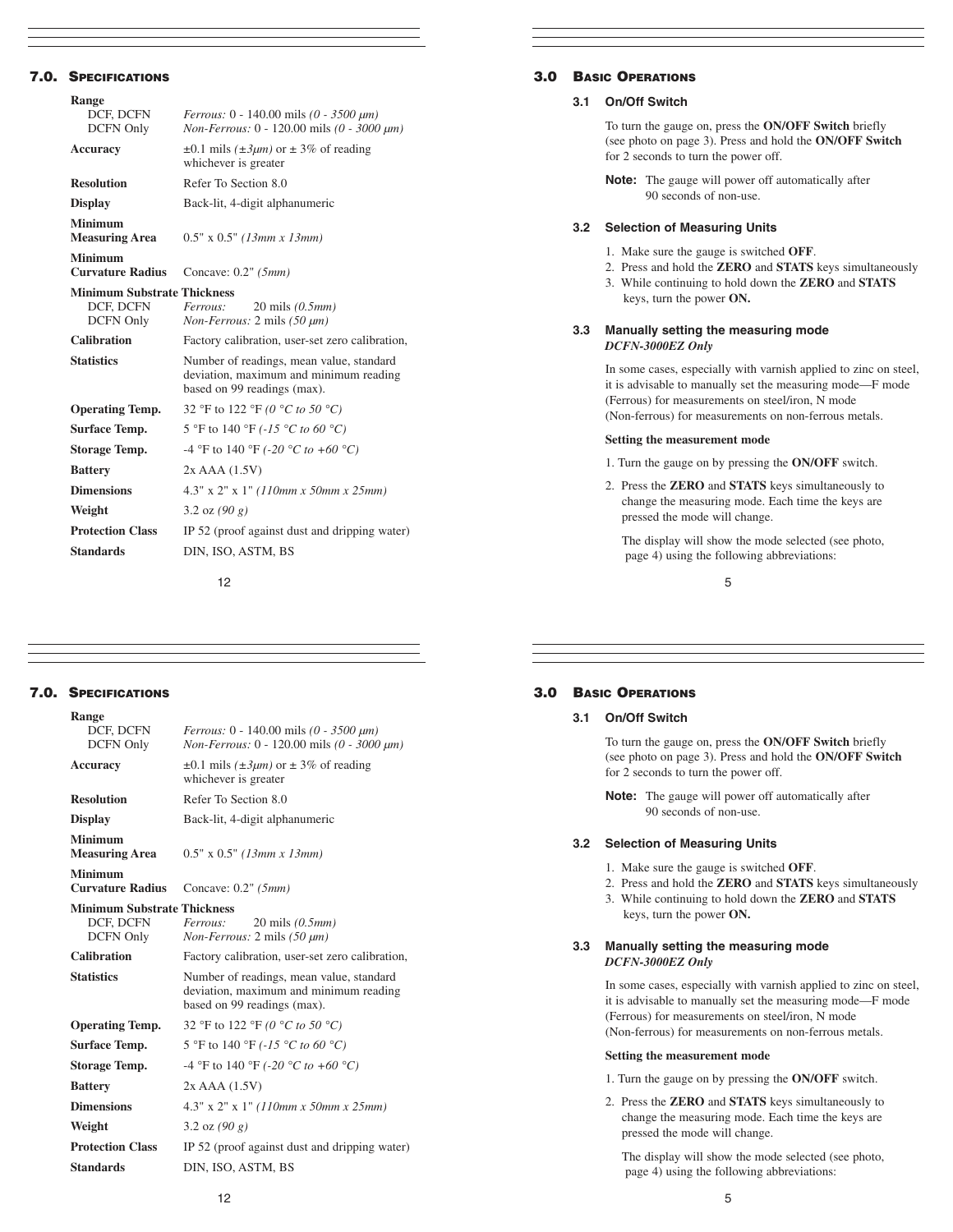**Ferr** — indicates Ferrous Mode.

**Non-Ferr** — indicates Non-Ferrous Mode.

**AUTO FN** — indicates Auto-Select Mode.

## **3.4 Total Reset to Factory Defaults**

- 1. Switch the gauge off.
- 2 Press and hold the **ZERO** key. At the same time, turn on the power using the **ON/OFF** switch
- 3. An acoustic signal will sound, all statistical values will deleted and the factory settings  $\mu$ m, calibration, and AUTO FN (DCFN-3000EZ only) will be activated.

### **3.5 Battery Replacement**

3000EZ gauges use 2x AAA alkaline batteries. When battery power becomes low, the **BATTERY INDICATOR** will begin to flash. The gauge will continue to operate, but the batteries should be replaced as soon as possible. When battery power is depleted, the Battery Indicator will remain

on continuously, indicating that less than 60 seconds of power remains before the gauge will shut off.



6

**Ferr** — indicates Ferrous Mode.

**Non-Ferr** — indicates Non-Ferrous Mode.

**AUTO FN** — indicates Auto-Select Mode.

# **3.4 Total Reset to Factory Defaults**

- 1. Switch the gauge off.
- 2 Press and hold the **ZERO** key. At the same time, turn on the power using the **ON/OFF** switch
- 3. An acoustic signal will sound, all statistical values will deleted and the factory settings  $\mu$ m, calibration, and AUTO FN (DCFN-3000EZ only) will be activated.

#### **3.5 Battery Replacement**

3000EZ gauges use 2x AAA alkaline batteries. When battery power becomes low, the **BATTERY INDICATOR** will begin to flash. The gauge will continue to operate, but the batteries should be replaced as soon as possible. When battery power is depleted, the Battery Indicator will remain on continuously, indicating that less than 60 seconds of power remains before the gauge will shut off.

# **6.1 Clearing the statistical values:**

To clear the statistical values, momentarily press and release the **ON/OFF** switch. A value of zero will be shown in the number or measurements field "n" confirming that the stored statistical values have been cleared.

# **6.1 Clearing the statistical values:**

To clear the statistical values, momentarily press and release the **ON/OFF** switch. A value of zero will be shown in the number or measurements field "n" confirming that the stored statistical values have been cleared.

11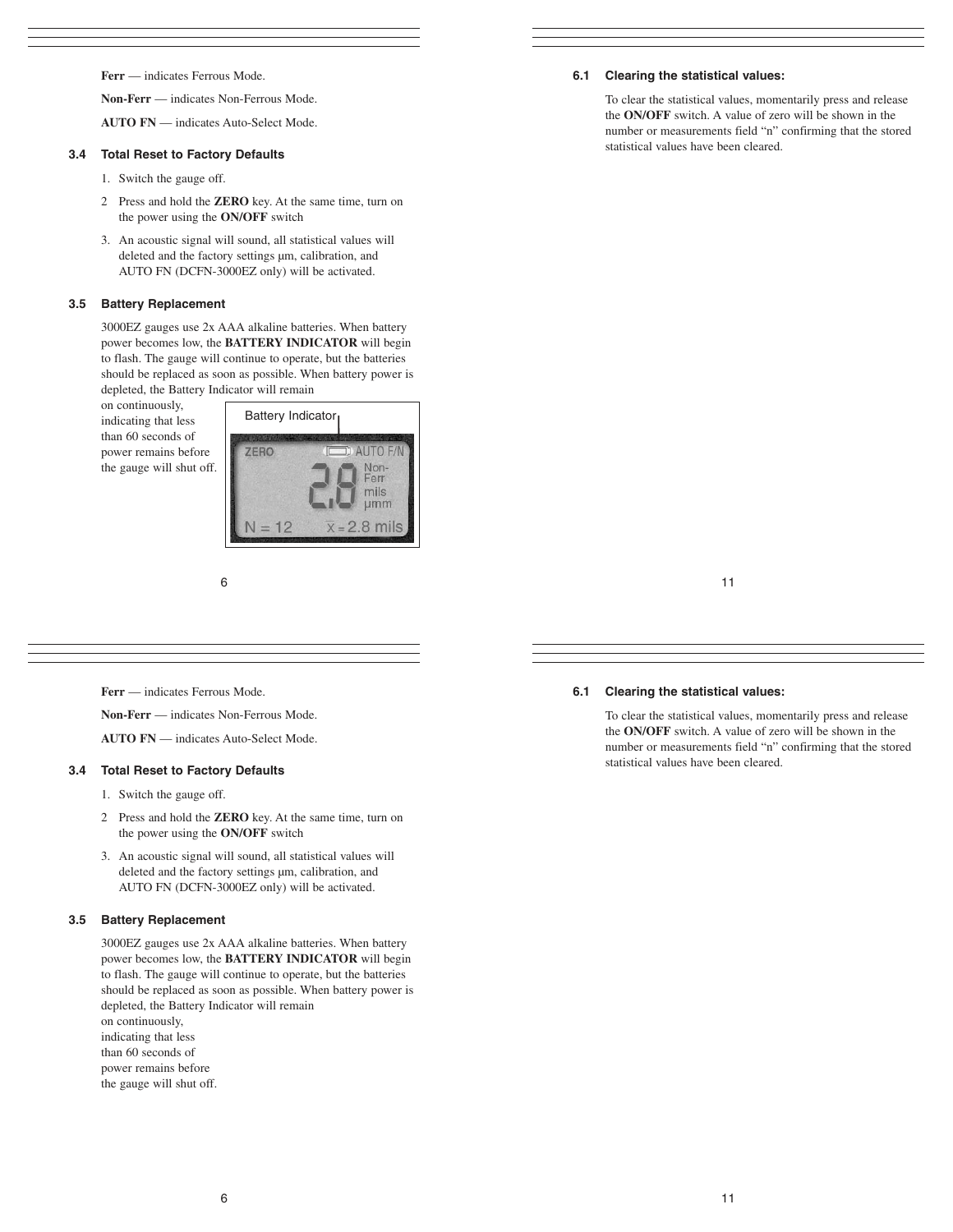## 6.0. ONLINE STATISTICS DISPLAY

Every time a measurement is take, a pair of statistical values appear in the lower part of the display, as shown at right.

For example:

 $n = 12$   $\overline{x} = 2.8$  mils

 $(n = number of measurements; \overline{x} = average)$ 

Each time the **STATS** key is pressed, the number of measurements and a different statistical value will appear, allowing the user to easily scroll through statistics menu in the following sequence:

ZERO

 $N = 12$ 

AUTO F/ Non-<br>Ferr

mils

 $\mu$ mm 2.8 mils

AUTO F/I

Non-<br>Ferr

mils<br>µmm

 $\overline{x}$  = 2.8 mils

| Press $n = number of measurements; \overline{x} = average$ |                          |
|------------------------------------------------------------|--------------------------|
| Press $n = number of measurements$                         | $s = standard deviation$ |
| Press $n = number of measurements$                         | $max = maximum reading$  |
| Press $n = number of measurements$                         | $min = minimum reading$  |

You can pre-select a required pair of values by means of the **STATS** key, for example  $n = 12$   $s = 0.1$  mils, and have it displayed during the entire measurement data recording process.

**Note:** After the stistical values are deleted, or before new measurments are made, the display will show:

 $n = 0 \overline{x} =$  *mils* 

**Important:** If a series of measurements is meant to be statistically evaluated, the old statistical values must be deleted before starting a new series of measurements.

10

# 4.0 MEASURING USING FACTORY CALIBRATION

- 1. Press the **ON/OFF** switch to turn the gauge on.
- 2. If the **ZERO** icon *does not* appear in the upper left corner of the display, the preset factory calibration is activated.

If the **ZERO** icon does appear, it indicates that a Zero Procedure has been performed. See *Clearing a Zero Setting*, Section 5.2 before continuing.





3. Place the gauge on the test object and read the measurement. Lift the gauge off of the test object by at least 1 inch *(2.5 cm)* before taking another reading.

**Note:** Using the factory calibration, you can immediately carry out measurements on flat and slightly curved surfaces. **On strongly curved or rough parts it is recommended that a ZERO procedure be performed** (see section 5.0).

**DCFN-3000EZ Only:** The DCFN-3000EZ automatically recognizes whether the base material is a ferromagnetic steel or a non-ferrous metal and will display the correct reading.

7

#### 6.0. ONLINE STATISTICS DISPLAY

Every time a measurement is take, a pair of statistical values appear in the lower part of the display, as shown at right.

For example:

 $n = 12$   $\overline{x} = 2.8$  mils  $(n = number of measurements; \overline{x} = average)$ 

Each time the **STATS** key is pressed, the number of measurements and a different statistical value will appear, allowing the user to easily scroll through statistics menu in the following sequence:

**ZERO** 

 $N = 12$ 

| Press $n = number of measurements;$ | $x = average$            |
|-------------------------------------|--------------------------|
| Press $n = number of measurements$  | $s = standard deviation$ |
| Press $n = number of measurements$  | $max = maximum reading$  |
| Press $n = number of measurements$  | $min = minimum reading$  |

You can pre-select a required pair of values by means of the **STATS** key, for example  $n = 12$   $s = 0.1$  mils, and have it displayed during the entire measurement data recording process.

**Note:** After the stistical values are deleted, or before new measurments are made, the display will show:  $n = 0 \overline{x} =$  *mils* 

**Important:** If a series of measurements is meant to be statistically evaluated, the old statistical values must be deleted before starting a new series of measurements.

#### 4.0 MEASURING USING FACTORY CALIBRATION

- 1. Press the **ON/OFF** switch to turn the gauge on.
- 2. If the **ZERO** icon *does not* appear in the upper left corner of the display, the preset factory calibration is activated.

If the **ZERO** icon does appear, it indicates that a Zero Procedure has been performed. See *Clearing a Zero Setting*, Section 5.2 before continuing.





3. Place the gauge on the test object and read the measurement. Lift the gauge off of the test object by at least 1 inch *(2.5 cm)* before taking another reading.

**Note:** Using the factory calibration, you can immediately carry out measurements on flat and slightly curved surfaces. **On strongly curved or rough parts it is recommended that a ZERO procedure be performed** (see section 5.0).

**DCFN-3000EZ Only:** The DCFN-3000EZ automatically recognizes whether the base material is a ferromagnetic steel or a non-ferrous metal and will display the correct reading.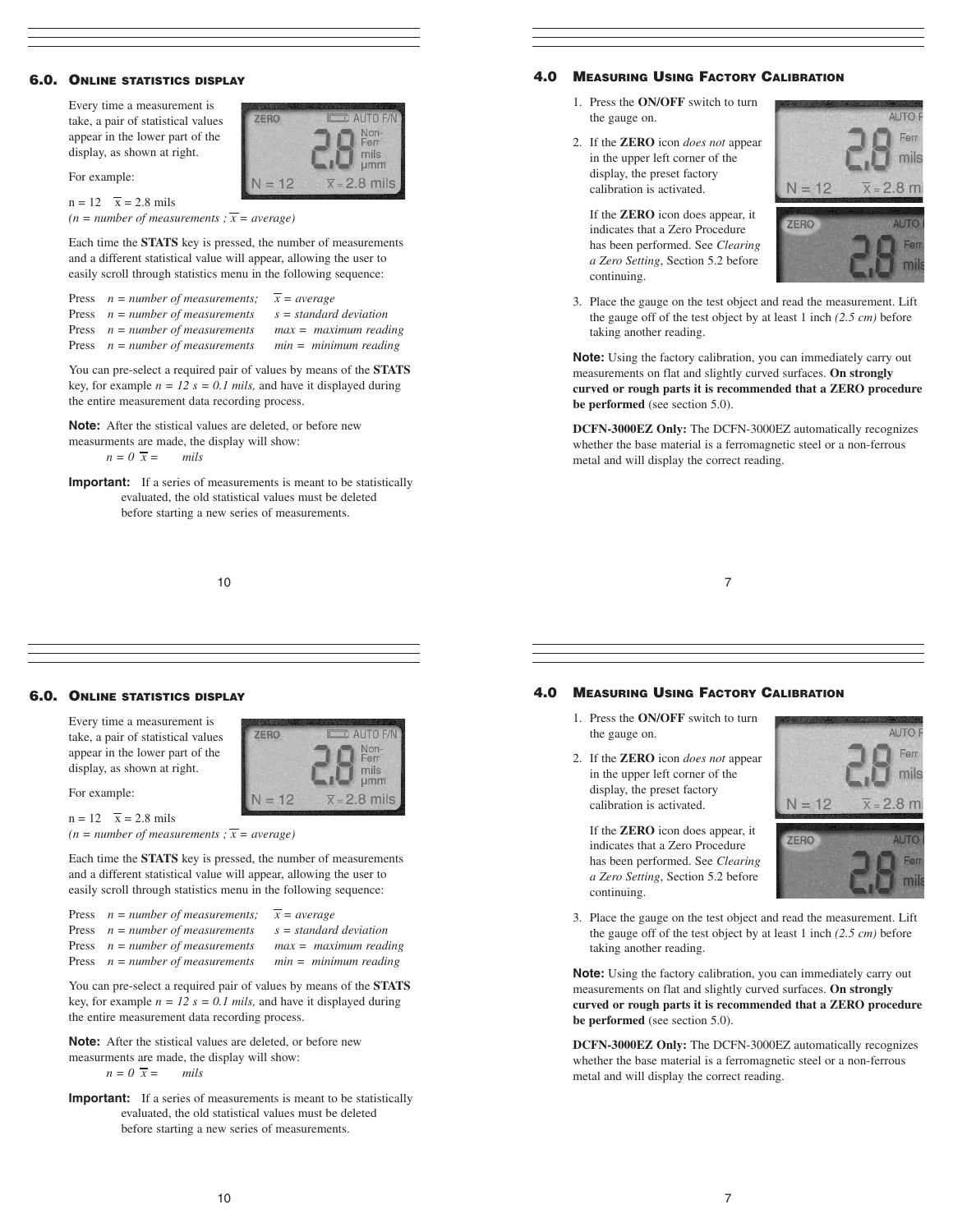# 5.0 PERFORMING A ZERO PROCEDURE

To obtain more accurate measurements on strongly curved or rough parts, you should carry out the ZERO Procedure on a similar curved reference piece without coating.

- 1. Press the **ZERO** key. ZERO flashes in the display.
- 2. Place the gauge on the bare surface several times. Lift the gauge off of the surface by at least 1 inch *(2.5 cm)* between placements.
- 3. Press **ZERO** key again. The display shows ZERO
- 4. You can now carry out additional measurements.
- **Note:** Zeroing is required if the convex radius of curvature
	- is smaller than *1.2" (30mm)* on steel parts,
	- is smaller than 2.4" *(60mm)* on non-ferrous metal parts.

# **5.1 Checking accuracy**

The foil standard included in the complete kit can be used together with the suppled zero plates (Fe or Al) to check the accuracy of the gauge. After zeroing, the measured thickness of the foil will be displayed within the tolerance of the foil plus the gauge accuracy.

#### **5.2 Clearing a zero setting and restoring factory calibration**

If the **ZERO** icon is shown on the display after switching on (see top photo below), a custom calibration is activated. To clear the custom setting:

1. Press the **ZERO** key twice. The **ZERO** icon disappears. The factory calibration is active.You can now take measurements using the factory calibration.



Custom calibration active



8

# 5.0 PERFORMING A ZERO PROCEDURE

To obtain more accurate measurements on strongly curved or rough parts, you should carry out the ZERO Procedure on a similar curved reference piece without coating.

- 1. Press the **ZERO** key. ZERO flashes in the display.
- 2. Place the gauge on the bare surface several times. Lift the gauge off of the surface by at least 1 inch *(2.5 cm)* between placements.
- 3. Press **ZERO** key again. The display shows ZERO
- 4. You can now carry out additional measurements.
- **Note:** Zeroing is required if the convex radius of curvature
	- is smaller than *1.2" (30mm)* on steel parts,
	- is smaller than 2.4" *(60mm)* on non-ferrous metal parts.

#### **5.1 Checking accuracy**

The foil standard included in the complete kit can be used together with the suppled zero plates (Fe or Al) to check the accuracy of the gauge. After zeroing, the measured thickness of the foil will be displayed within the tolerance of the foil plus the gauge accuracy.



#### **5.2 Clearing a zero setting and restoring factory calibration**

If the **ZERO** icon is shown on the display after switching on (see top photo below), a custom calibration is activated. To clear the custom setting:

1. Press the **ZERO** key twice. The **ZERO** icon disappears. The factory calibration is active.You can now take measurements using the factory calibration.



Custom calibration active